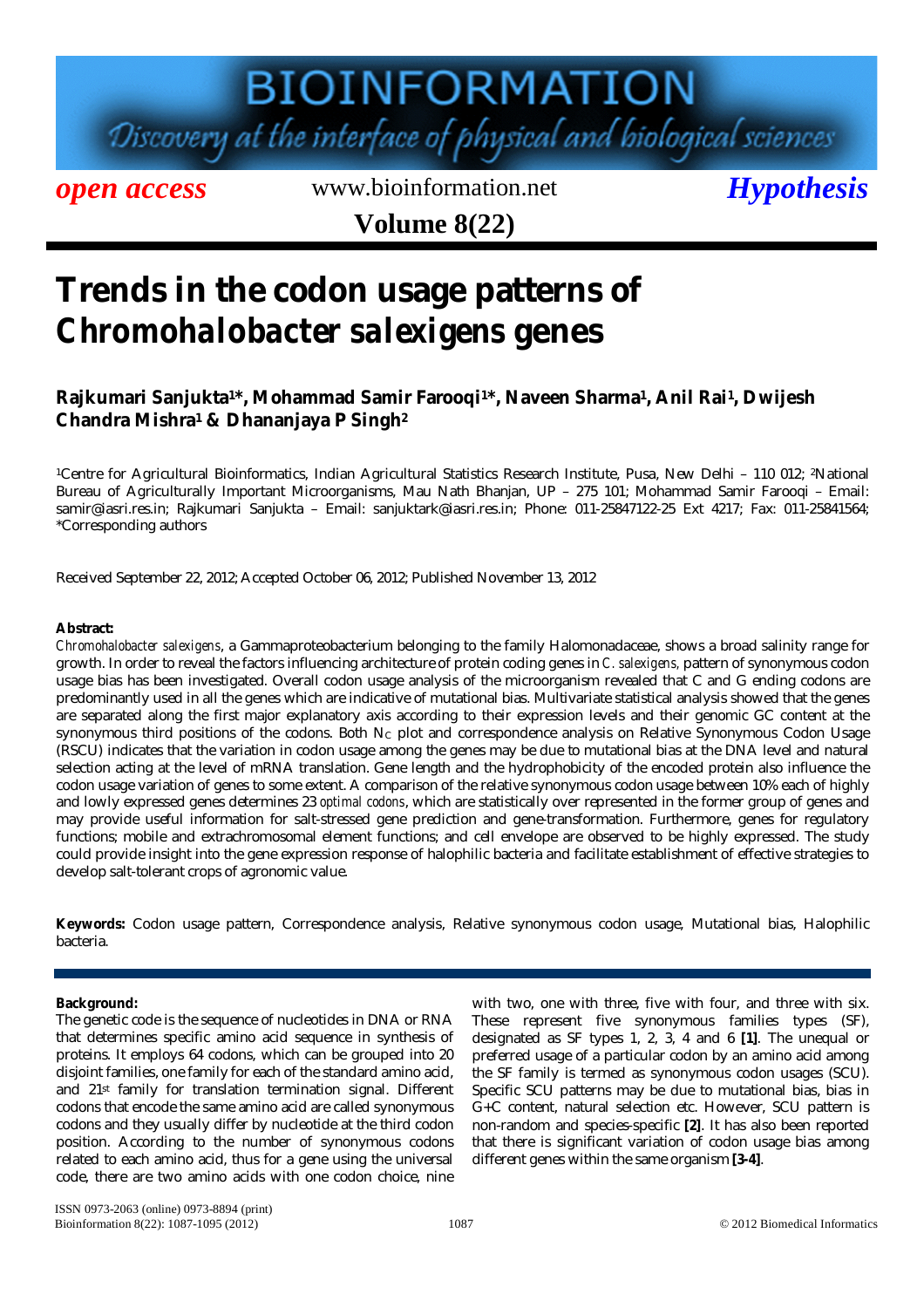Microorganisms belonging to diverse genetic lineages of bacteria and archeans are adapted to unusual limits of one or more abiotic factors in environment such as temperature, pressure, pH, radiation, salinity, etc. Salinity is an important deterrent to agriculture in many parts of the world, but investigations on its molecular effects are very few. Moderately halophilic bacteria, which are distributed through wide range of saline environments, constitute a heterogeneous group of microorganisms of different genera. These organisms are characterized by optimum growth at concentrations between 0.5M and 2.5M-NaCl **[5]**. Most of these have been isolated from either salted food or the Dead Sea, which are specialized hypersaline environments. The molecular basis of microbial resistance to salt stress is not fully understood in relation to regulation of gene expression during salinity, or anaerobic stress and this has little been examined in microorganisms. Understanding of molecular mechanisms involved in the halophilic adaptation will not only provide insight into factors responsible for genomic and proteomic stability under high salt conditions, but also, has importance for potential applications in the field of agriculture.

*Chromohalobacter salexigens* is a gram-negative aerobic bacterium, which is moderately halophilic in nature. It grows on a wide range of simple carbon compounds at NaCl concentrations between 0.5M and 4M, with an optimum growth at 2.0–2.5M and at an optimum temperature of 37°C **[6-9]**. So far codon usage bias in *C. salexigens* has not been investigated in detail, and it is not clear how different genes are expressed under saline environment in this organism. Therefore, it is of interest to understand factors that shape codon usage bias in this organism. Thus in this study, codon usage bias of *C. salexigens* genes was investigated using codon usage statistic, multivariate statistical technique and correlation analysis. The pattern of codon usage of this organism was studied based on values of codon usage indices and their correlation. The factors responsible for codon usage variation among genes were determined. Moreover, the expressivity level of genes, according to various functions was also determined with a view to understand the highly expressed genes and their optimal codons.



Figure 1: N<sub>c</sub> plot of 2147 genes of *C. salexigens*. The continuous curve between  $GC_{3s}$  and  $N_c$  under random condon usage.

#### **Methodology:**

ISSN 0973-2063 (online) 0973-8894 (print) Bioinformation 8(22): 1087-1095 (2012) 1088 C 2012 Biomedical Informatics The gene sequences (2230) in FASTA format related to various functions in C*hromohalobacter salexigens* were retrieved from comprehensive microbial resource (http://www.tigr.org/CMR)

and given in **Table 1 (see supplementary material)**. In order to minimise sampling errors, sequences with length < 300bp, redundant data and sequences with intermediate termination codons were excluded for this study. Thus the remaining dataset consisting of 2147 gene sequences were used for the analysis. PERL script was developed to merge all the individual gene sequences together for further data processing and analysis.

#### *Codon Usage indices*

In order to investigate the base composition of codons used by these genes, different statistic has been calculated. For each individual gene, the percentage of codons for nucleotides i.e. A, G, T and C at third position, which is represented as  $A_{3s}$ ,  $G_{3s}$ ,  $T_{3s}$ and C3s respectively were calculated. Apart from this, values of total number of G and C nucleotides in gene i.e. GC content, frequency of codons with G or C at the third positions  $(GC_{3s})$ and GC skewness [(G-C)/(G+C)] were also calculated for each gene.

#### *Measures of codon usage*

In order to investigate the characteristics of synonymous codon usage without the confounding influence of amino acid composition, the Relative Synonymous Codon Usage (RSCU) values among different codons in each gene was calculated. RSCU is defined as the ratio of the observed frequency of a codon to the expected frequency, if all the synonymous codons for those amino acids are used equally **[10].** RSCU values greater than 1.0 indicate that the corresponding codons are used more frequently than the expected frequency, whereas, the reverse is true for RSCU value less than 1.0. The effective number of codons of a gene (N<sub>C</sub>) [1] was also used to quantify the codon usage bias of a gene (Wright 1990). It is calculated by the equation:  $N_c = 2 + s + [29 / {s^2 + (1 - s^2)}]$ , where, s is the value of  $GC_{3s}$ . N<sub>c</sub> can take values from 20 to 61, when only one codon, or all synonymous in equal frequencies were used per amino acid respectively. The sequences in which  $N_c$  values are <30 are considered as highly expressed, while those with >55 are considered as poorly expressed genes **[11-12]**. Another measure used for identification of gene expression is Codon Adaptation Index (CAI) is described in **supplementary material**. CAI value ranges from 0 to 1.0, and a higher value indicates a stronger codon bias and higher expression level **[13]**. In order to understand the properties of protein coding sequences, hydrophobicity 'GRAVY' score **[14]** and frequency of aromatic amino-acids 'Aromo' **[15]** in the translated gene product were also estimated.

#### *Multivariate Statistical Analysis*

Correspondence analysis (CA) is a data dimension reduction technique which takes multivariate data and combines them into a small number of variables (axes) that explains most of the variation among the original variables **[16]**. In this study, CA was applied to RSCU values of 59 codons (excluding Met, Trp, and stop codons). Further, correlation analysis (P<0.01) was used for explanation of variation and association of gene feature values with axes scores. Correlation analysis was also applied for the statistics obtained from base composition with  $N_c$  value. Chi squared contingency test (P<0.01) was performed to estimate the optimal codons i.e. synonymous codons frequently used in highly expressed genes.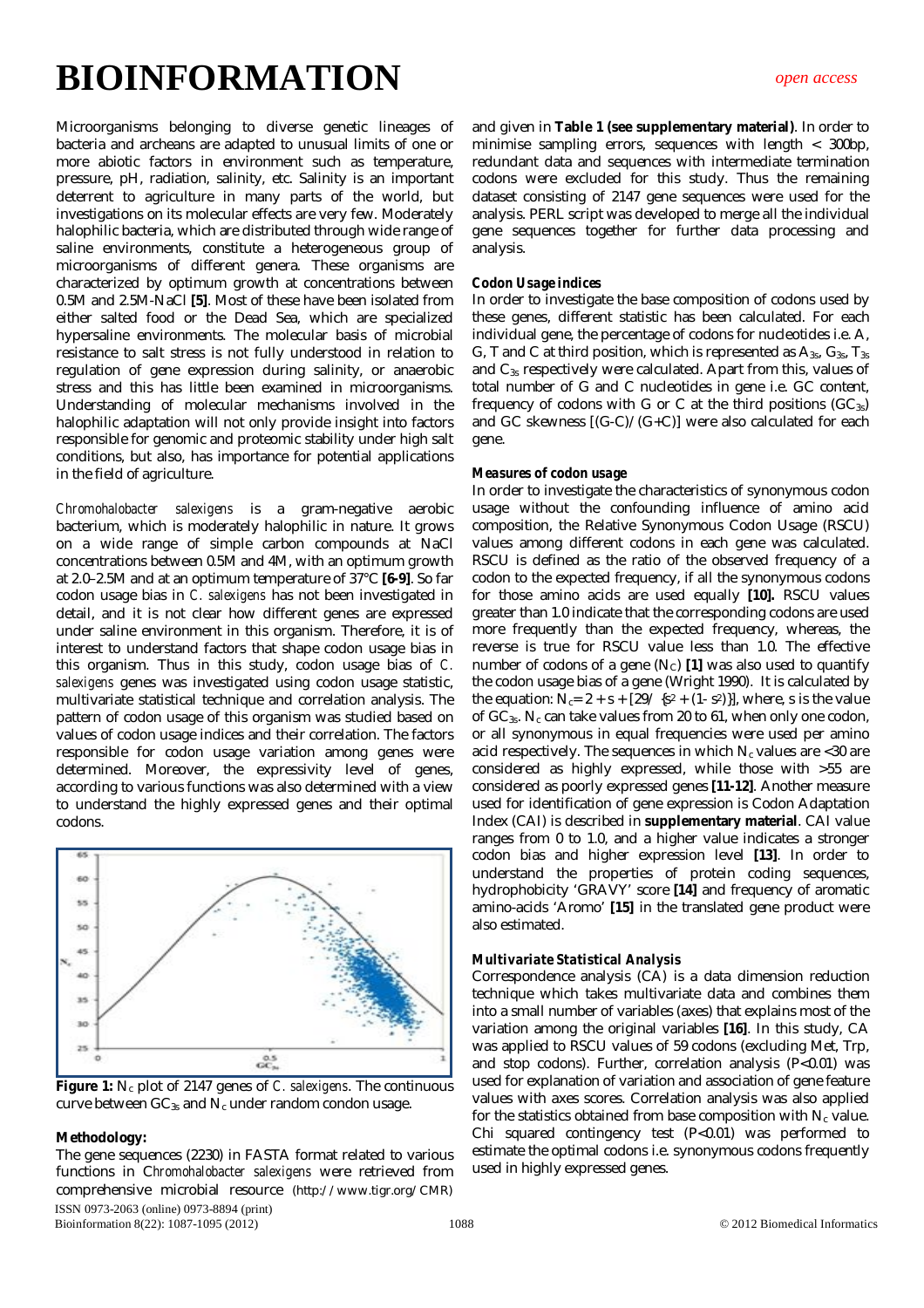#### *Software implementation*

CodonW **[17]** was employed for calculating the indices and measures of codon usage and also for CA. SPSS 17.0 and SAS 9.2 were used for statistical analysis.



**Fiugure 2: (A)** Frequency of GC<sub>3s;</sub> (B) Frequency of N<sub>c</sub>



**Figure 3: (A)** Plot of Nc versus gene length; **(B)** Plot of GC3s versus gene length; **(C)** Plot of gene position on axis1 versus gene length; **(D)** Correspondence analysis of Relative Synonymous Codon Usage values of *C. salexigens genes*; **(E)** Scatter plot of gene position on axis 1 and Nc values; **(F)** Scatter plot of gene position on axis 1 and GC3s values; **(G)** Scatter plot of gene position on axis 1 and CAI values.

#### **Discussion:**

#### *Codon usage analysis*

**Table 2 (see supplementary material)** depicts the codon usage data and RSCU values for each codon. These values were

ISSN 0973-2063 (online) 0973-8894 (print) Bioinformation 8(22): 1087-1095 (2012) 1089 1089 02012 Biomedical Informatics

calculated by summing all the 2147 genes of *C. salexigen.* It was derived that  $C_{3s}$  and  $G_{3s}$  accounted for 54.2% and 45.3% respectively, whereas,  $T_{3s}$  and  $A_{3s}$  accounted for 13.2% and 8.3% respectively. This suggests that, there was much greater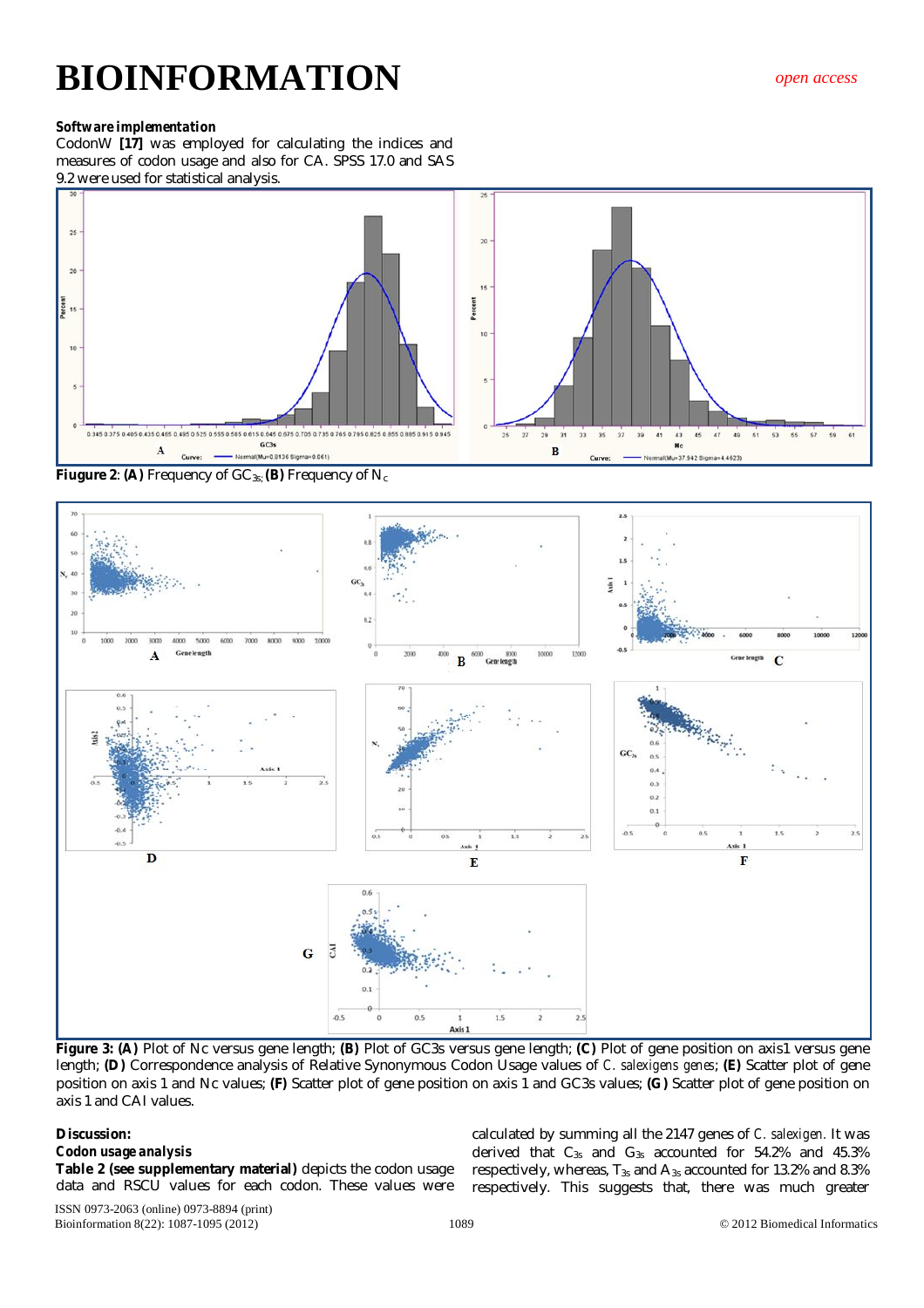preferential stability in the usages of codons with C and G nucleotides at the third position as compared to A and T in the genes of this organism. Moreover, C ending codons were preferred over G ending codons. The average percentage of GC content among genes of this group was 64.9%, which is quite high and average value of GC skewness of the genes was low (0.0079), this indicated the influence of mutational bias.

Further, analysis and the usage of amino acid depict maximum usage of acidic amino acids (Asp, Glu), low proportion of hydrophobic amino acids and a high frequency of amino acids such as Gly and Ser which corroborated the work reported by Lanyi **[18]** for halophilic protein.

#### *Heterogeneity of codon usage*

In order to study the codon usage variation among genes of this organism, two different indices, namely,  $N_c$  and  $GC_{3s}$  were used to detect the codon usage variation among the genes **[19]**. Wright **[1]** suggested that genes, whose codon choice is constrained only by a G+C mutational bias, will lie on or just below the curve of the predicted value in the  $N_c$  plot (a plot of  $N_c$  versus  $GC_{3s}$ ). It is evident from  $N_c$  plot (Figure 1), that a few points lie on the expected curve towards GC rich regions, which certainly originates from the extreme compositional constraints. However, considerable number of points with low  $N_c$  values lie considerably below the expected curve. This suggests that apart from compositional bias, majority of genes have an additional codon usage bias  $[2]$ . Furthermore, most of the genes in the  $N_c$ plot fall within a restricted cloud, at a relatively narrow range of GC3s between 0.765 to 0.890 **(Figure 2 A)** with large variation of N<sup>c</sup> values ranging between 30 and 45 **(Figure 2 B)**. This suggests that translational selection is also responsible for codon bias among the genes. However, the presence of significant negative correlation between  $GC_{3s}$  and  $N_c$  (r= -0.81, P<0.01) suggests strong influence of compositional constraints on codon usage bias in the genes of this organism.

#### *Relationship between codon bias and gene length*

In order to study the relationship between codon bias and gene length, a plot was drawn between gene length and N<sub>c</sub>. From **Figure 3A, it is understood that shorter genes have a much** wider variance in  $N_c$  values, and vice versa for longer genes. The lower  $N_c$  values in longer genes may be due to the direct effect of translation time or to the extra energy cost of proofreading associated with longer translating time. A low negative correlation was observed with gene length against Nc (r= -0.15). This reveals that gene length has little influence on codon usage of these genes. However Eyre-Walker **[20]** has reported that the selection for accuracy in protein translation is likely to be greater in longer genes because the cost of producing a protein is proportional to its length. Correlation between gene length and values of  $GC_{3s}$  as well as gene position has also been worked out and similar type of result has been obtained i.e. low correlation **(Figure 3B & Figure 3C).** These findings suggest that gene length is not playing major role in the case of codon usage bias in this organism.

#### *Multivariate Statistical Analysis*

In order to investigate the major possible trends in shaping codon usage variation among the genes, Correspondence Analysis (CA)*,* a method of multivariate statistical analysis, was performed on the data of RSCU values of genes. Axis 1 shows the largest fraction (14.52%) of the variation in the data. Axis 2 describes the second largest trend (6.79%), and so on with each subsequent axis describing a progressively smaller amount of variation. Although, the first principal axis explains a substantial amount of variation of codon usage among the genes in this microorganism, its value is still lower than found in other organisms studied earlier **[22]**. The low value might be due to the extreme genomic composition of this genome. It is also obvious from **Figure 3D** that the majority of the points are clustered in an elliptical shape around the origin of axes. This indicates that, these genes have more or less similar codon usage biases. There are very few points that are widely scattered along the positive side of the first major axis, indicating that codon usage biases of these genes are not homogeneous. The first major axis is negatively correlated with G3s and C3s while correlated positively with A3s and T3s **Table 3 (see supplementary material)**. Also, strong positive correlation exists between position of genes along the first axis with  $N_c$ **(Figure 3E)** and high degree of negative correlation with GC<sub>3s</sub> **(Figure 3F)**. These findings suggest, that highly biased genes, those ending with G and C, are clustered on the negative side, whereas, the codons ending in A and T predominate on the positive side of the first major axis. Further, significant negative correlation is observed with  $N_c$  against  $GC_{3s}$  (r=-0.81, P<0.01) and GC (r=-0.43, P<0.01), which suggests that highly expressed genes tend to use "C" or "G" at the synonymous positions as compared to lowly expressed genes in this organism. Further study reveals that, C-ending codons are preferred over Gending codons in highly expressed genes. Preference of Cending codons in the highly expressed genes might be related to the translational efficiency of the genes as it has been reported that RNY (R-Purine, N-any nucleotide base, and Ypyrimidine) codons are more advantageous for translation **[23]**. Thus, compositional mutation bias possibly plays an important role in shaping the genome of this organism.

#### *Effect of gene expression level on synonymous codon usage bias*

CAI has been widely used to estimate the expressivities of genes by many workers and has been considered to be the best measure of gene expressivities **[24-26]**. In order to assess the effect of expressivities of genes on codon usage biases, codon adaptation index (CAI) values of all the genes of *C. salexigens* were calculated. In order to investigate, whether, there is a correlation between the codon usage bias and the gene expression level, the correlation coefficients were estimated between CAI values against the positions of genes along the first major axis, nucleotide composition and  $N_c$  values. From **Table 4 (see supplementary material)**, it is found that significant negative correlations exist between the gene expression level assessed by CAI value and the positions of genes along axis 1 and  $N_c$  values. A significant positive correlation between CAI value and  $GC_{3s}$  content is noticed while CAI has negative correlation with GC, though lower negative value. From this analysis, it can be concluded that codon usage bias among genes of *C. salexigens* is also affected by gene expression level. From the analysis, it can be suggested that genes with higher expression level, exhibiting a greater degree of codon usage bias and distributed at the left side of the first axis, are GC-rich and prefer to the codons with C or G at the synonymous position. A scatter diagram of the position of genes along the first major axis produced by CA on RSCU and their corresponding CAI values is shown **(Figure 3G)** and it is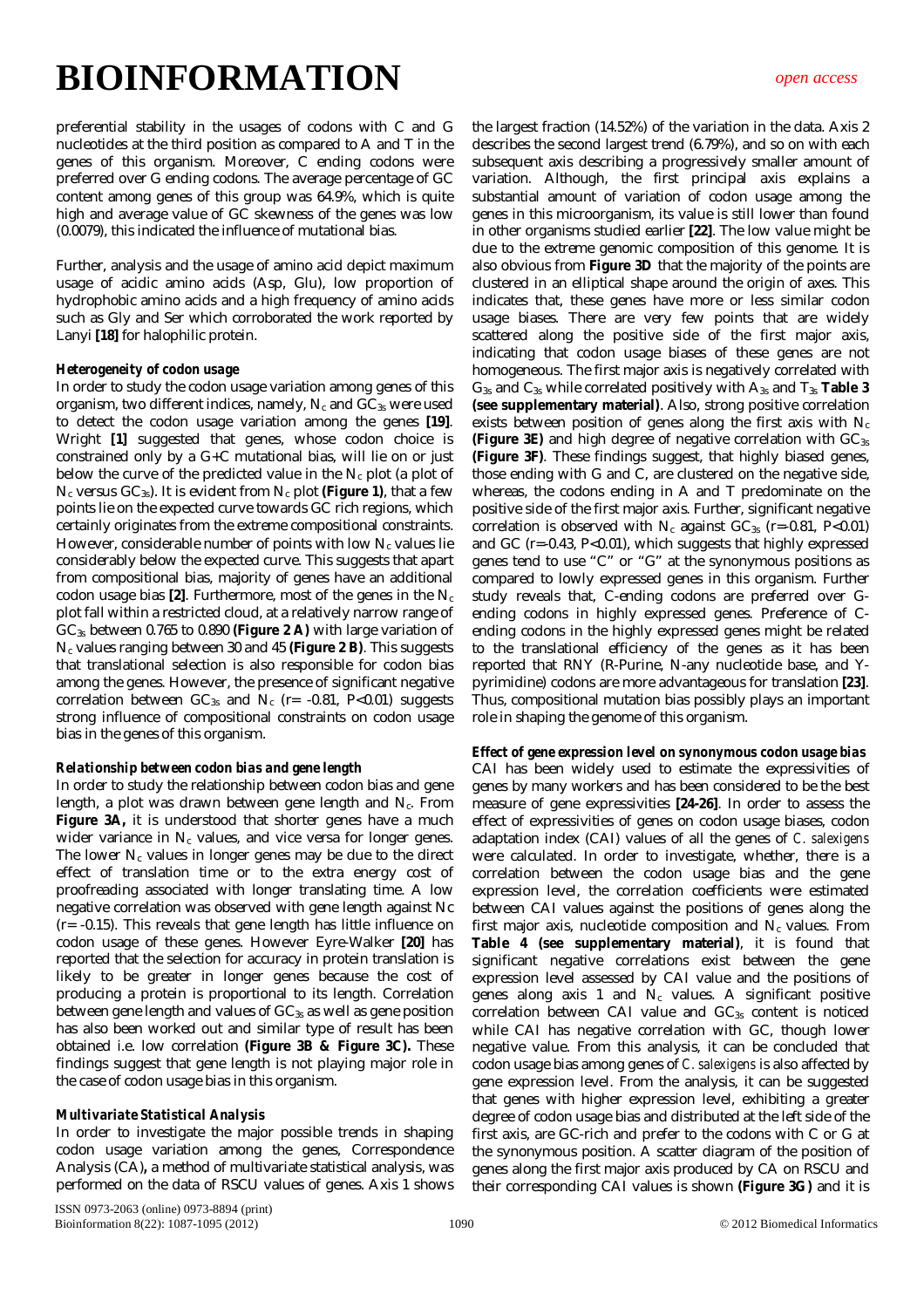interesting to note that there is a significant negative correlation between the positions of the genes along the first major axis and their corresponding CAI values (r= -0.49 (P< 0.01), confirming that axis 1 is significantly correlated with the expression level of each gene of *C. salexigens*. This is a clear indication that gene expression also affects the codon usage variation among the genes in this organism. Correlation analysis of synonymous codon usage bias against hydrophobicity of each protein was also investigated (r=0.22, P< 0.01). The findings indicated that genes, encoding more hydrophobic protein and bias to G/C bases at synonymous third codon positions, showed a stronger codon bias. This was also reported by Liu *et al.* **[27]** on synonymous codon usage in maize. Although, the absolute value of this correlation coefficient is low, but it is statistically significant. Subsequently, it has been inferred that the hydrophobicity of the encoded protein played a minor role in affecting codon usage in *C. salexigens* too. However, no significant correlation has been observed between synonymous codon bias and aromaticity scores.

#### *Translational optimal codons*

The  $x^2$  test (P<0.01) has been applied between top 10% genes (highly expressed) having higher value of the major axis and 10% genes (lowly expressed) having lower value of the axis. Through this analysis, twenty-three codons were determined as the 'optimal codons', which were significantly more frequent among the highly expressed genes. From **Table 5 (see supplementary material)**, it was derived that among 23 codons, there are 16 C-ending (69.6%) and 7-G ending codons (30.4%). These optimal codons might be significant to introducing point mutation, and modifying heterologous genes in order to increase the product of specific protein. Ikemura showed that there is a match between these codons and the most abundant tRNAs. In *Escherichia coli* **[28]**, *Drosophila melanogaster* **[29]** and *Caenorhabditis elegans* **[30]** highly expressed genes have a strong selective preference for codons with a high concentration for the corresponding acceptor tRNA molecule; the preferred codons are those which are best recognized by the most abundant tRNAs. This trend has been interpreted as the co-adaptation between amino acid composition of protein and tRNA-pools to enhance the translational efficiency. Remarkably, in this study, there is a strong positive correlation ( $r = 0.84$ ,  $P < 0.01$ ) between the frequency of optimal codons in each gene and respective CAI value. This suggests that translational selection influenced the codon usage of *C. salexigens* and the optional codons are more frequent in highly expressed genes.

#### *Categorization of genes based on expressivity*

In order to differentiate the genes on the basis of expression level, the scores of axis 1 calculated for CA on RSCU values, were classified into three quantiles representing three different gene expression levels with corresponding cut-off percentages *viz*., high (75% and above), moderate (between 25% and 75%), and low (below 25%) expressed genes as shown in **Table 6 (see supplementary material)**. The analysis depicted maximum percentage of genes belonging to category of moderately expressed genes. Further analysis revealed that genes related to regulatory functions, mobile and extrachromosomal element functions*,* cell envelope*,* protein function and cellular processes are highly expressed. Moderately expressed genes include functions related to DNA metabolism, transcription, signal transduction and protein synthesis, whereas, low expressed

genes regulate central intermediary metabolism*,* purines, pyrimidines, nucleosides and nucleotides; amino acid biosynthesis; energy metabolism; and transport and binding protein **(Figure 4)**. This pattern of expression is expected for this halophilic bacterium.



**Figure 4:** Expression level of functional genes of *C. salixigens* on the basis of Axis 1 based on RSCU values. **AA**= Amino acid biosynthesis; **BCP**=Biosynthesis of cofactor, Prosthetic groups and carriers; **CE**=Cell envelope; **CP**=Cellular processes; **CIM**=Central intermediary metabolism; **DM**=DNA metabolism; **EM**=Energy metabolism; **FPM**=Fatty acid & phospholipid metabolism; **MEF**=Mobile & extrachromosomal element functions; **PF**=Protein fate; **PS**=Protein synthesis; **PPN**=Purines, pyrimidines, nucleosides & nucleotides; **RF**=Regulatory functions; **ST**=Signal transduction; **T**=Transcription; **TBP**=Transport & binding protein

#### **Conclusion:**

It can be inferred that high level of heterogeneity is seen within the genes of various functions in *Chromohalobacter salexigens*. Though codon usage of *C. salexigens* is largely determined by compositional constraints, translational selection is also operating in shaping the codon usage variation among the genes. The study revealed that G/C-ending codons are preferred over A/T-ending codons in highly expressed genes. Total number of codons in highly expressed genes is much higher than those in lowly expressed genes. Length of the genes also affects the codon usage bias, while aromaticity and hydrophobicity of the encoded proteins play minor role in shaping codon usage bias. A set of twenty-three codons are identified as the optimal codons. Using  $x^2$  test at P<0.01, it was found that these codons are significantly more frequent among the highly expressed genes. As more genomes of halophilic bacteria with known gene sequences become available at public databases, it will be interesting to see if these effects are universal and whether these bacteria follow a similar trend of codon usage pattern for haloadaptation. The study could be explored to derive unique salt tolerant traits and for prediction of genes responsible for salt stress which could potentially be used in agricultural crops that are almost exclusively glycophytes.

#### **Acknowledgement:**

The authors acknowledge the NAIP for financial assistance of this study under the project entitled 'Establishment of National Agricultural Bioinformatics Grid in ICAR'.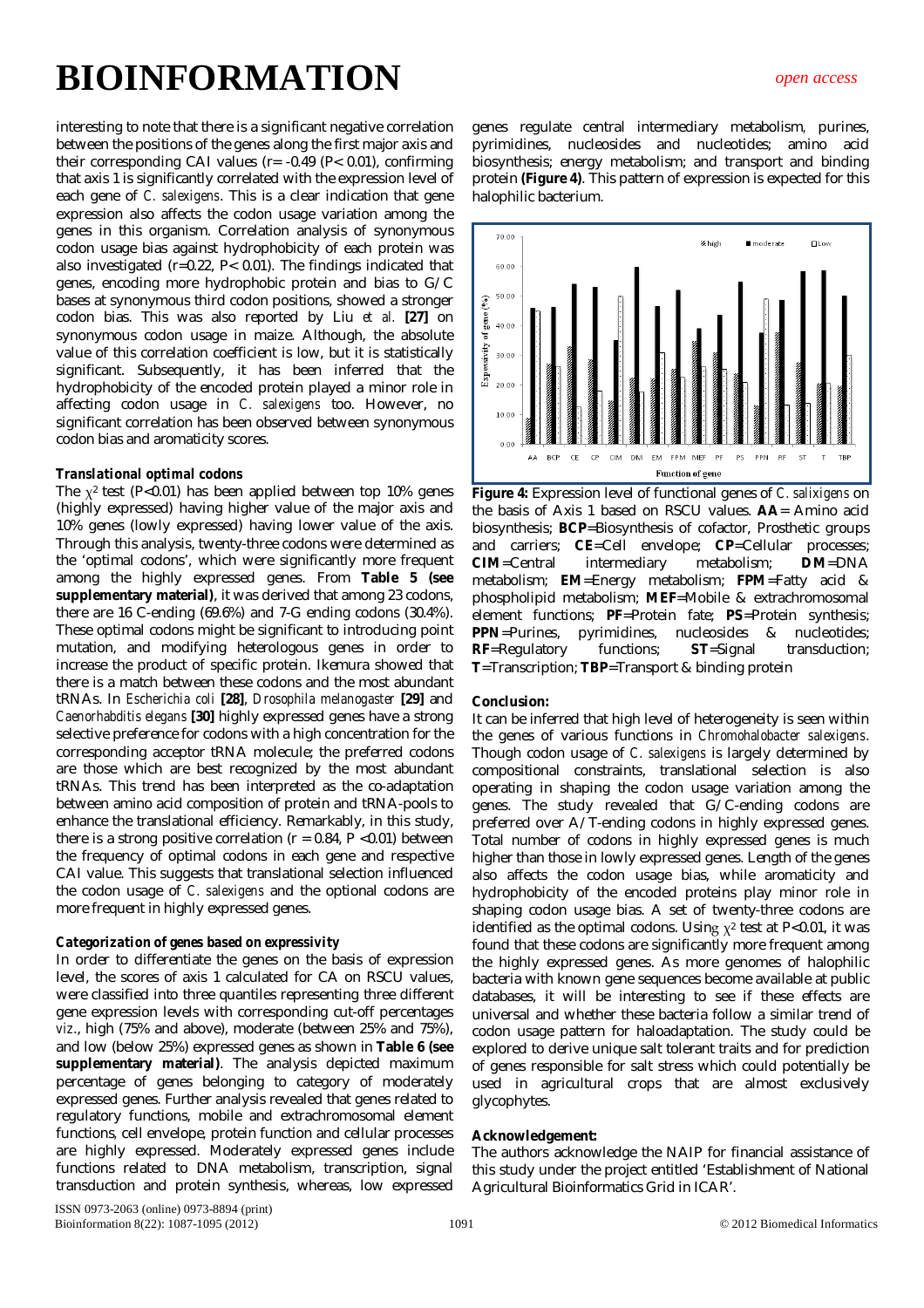#### **References:**

- **[1]** Wright F, *Gene.* 1990 **87:** 23 [PMID: 2110097]
- **[2]** Gupta SK *et al. J Biomol Struc Dyn.* 2004 **21:** 527 [PMID: 14692797]
- **[3]** Gouy M & Gautier C, *Nucleic Acid Res.* 1982 **10:** 7055 [PMID: 6760125]
- **[4]** Ikemura T, *Mol Biol Evol.* 1985 **2:** 13 [PMID: 3916708]
- **[5]** Ventosa A *et al. Can J Microbiol.* 1984 **30:** 1279
- **[6]** Canovas D *et al. J Bacteriol.* 1996 **178:** 7221 [PMID: 8955405]
- **[7]** Arahal DR *et al. Int J Syst Evol Microbiol.* 2001 **51:** 1443 [PMID: 11491344]
- **[8]** Connor KO & Csonka LN, *Appl Environ Microbiol.* 2003 **69:** 6334 [PMID: 14532102]
- **[9]** Vargas C *et al. Saline Systems.* 2008 **4:** 14 [PMID: 18793408]
- **[10]** Sharp PM & Li WH, *J Mol Evol.* 1986 **24:** 28 [PMID: 3104616]
- **[11]** Sharp PM *et al. Nucleic Acid Res.* 1986 **14:** 5125 [PMID: 3526280]
- **[12]** Sau K *et al. Virus Res.* 2005 **113:** 123 [PMID: 15970346]
- **[13]** Sharp PM & Li WH, *Nucleic Acid Res.* 1987 **15:** 1281 [PMID: 3547335]
- **[14]** Kyte J & Doolittle RF, *J Mol Biol.* 1982 **157:** 105 [PMID: 7108955]
- **[15]** Lobry JR & Gautier C, *Nucleic Acid Res.* 1994 **22:** 3174 [PMID: 8065933]
- **[16]** Suzuki H *et al. DNA Res.* 2008 **15:** 357 [PMID: 18940873]
- **[17]** http://codonw.sourceforge.net/
- **[18]** Lanyi JK, *Bacteriol Rev.* 1974 **38:** 272 [PMID: 4607500]
- **[19]** Sahu K *et al. J Biochem Mol Biol.* 2004 **37:** 487 [PMID: 15469738]
- **[20]** Eyre-Walker A, *Mol Biol Evol.* 1996 **13:** 864 [PMID: 8754221]
- **[21]** Pan A *et al. Gene.* 1998 **215:** 405 [PMID: 9714839]
- **[22]** Alvarez F *et al. Mol Biol Evol.* 1994 **11:** 790 [PMID: 7968492]
- **[23]** Shepherd JC, *Proc Natl Acad Sci U S A.* 1981 **78:** 1596 [PMID: 6940175]
- **[24]** Gutierrez G *et al. Nucleic Acids Res.* 1996 **24:** 2525 [PMID: 8692691]
- **[25]** Nakamura Y & Tabata S, *Microbiol Comp Genomics.* 1997 **2:** 299 [PMID: 9689228]
- **[26]** Tiller ER & Collins RA, *J Mol Evol.* 2000 **50:** 249 [PMID: 10754068]
- **[27]** Liu H *et al. Mol Biol Rep.* 2010 **37:** 677 [PMID: 19330534]
- **[28]** Ikemura T, *J Mol Biol.* 1981 **151:** 389 [PMID: 6175758]
- **[29]** Moriyama EN & Powell JR, *J Mol Evol.* 1997 **45:** 514 [PMID: 9342399]
- **[30]** Duret L, *Trends Genet.* 2000 **16:** 287 [PMID: 10858656]

#### **Edited by P Kangueane**

**Citation: Sanjukta** *et al***.** Bioinformation 8(22): 1087-1095 (2012)

**License statement:** This is an open-access article, which permits unrestricted use, distribution, and reproduction in any medium, for non-commercial purposes, provided the original author and source are credited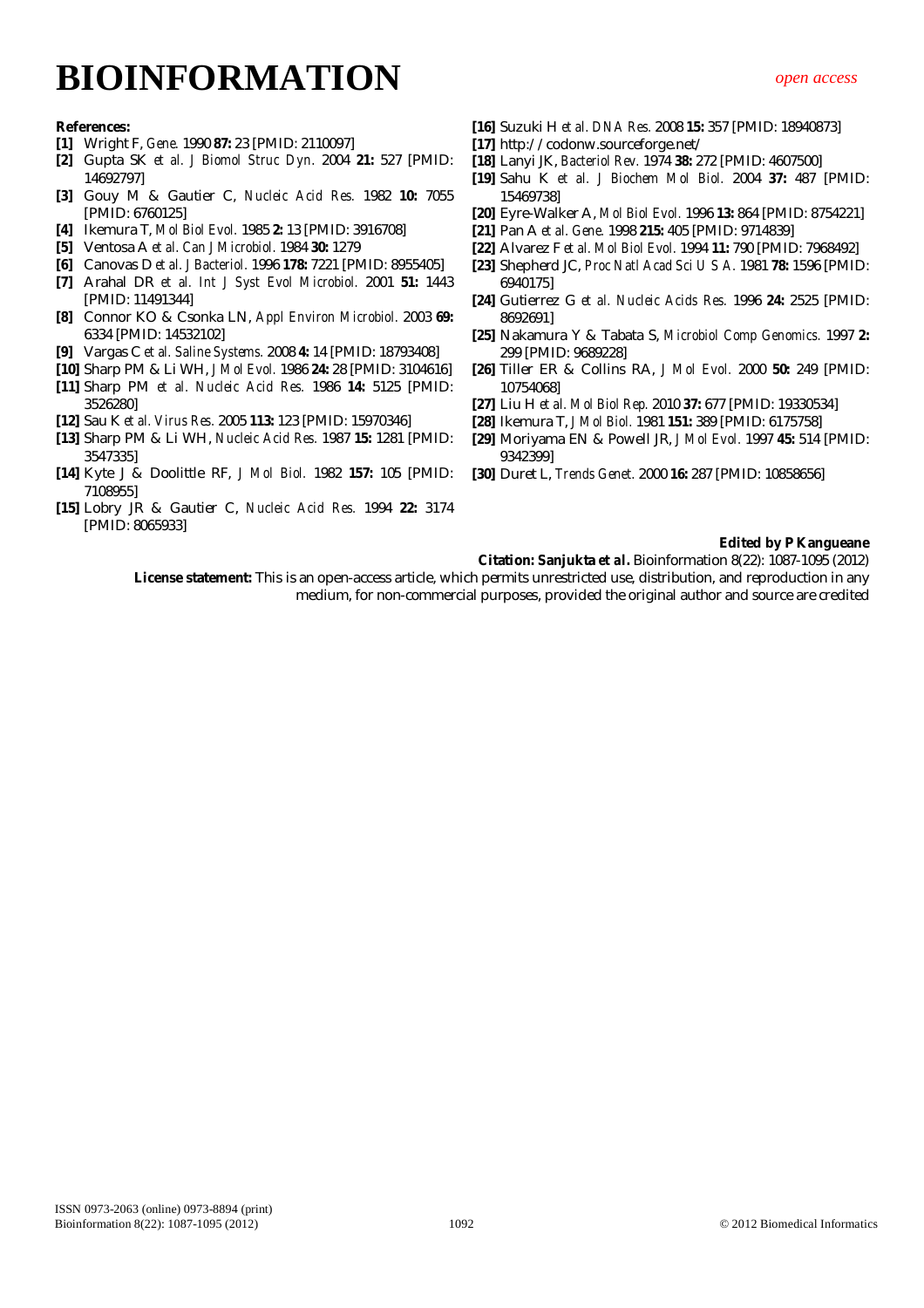### **Supplementary material:**

#### **Methodology:**

*Measures of codon usage*

Formula used for calculating CAI  $\sqrt{1}$  $\sim$ 

$$
CAI = \exp\left(\frac{1}{L}\sum_{k=1}^{\infty}\ln\omega_k\right)
$$

Where  $\omega_k$  = relative adaptedness of the k<sup>th</sup> codon and L = number of synonymous codons in the gene.

| Table 1: List of the functions and their sub-functions along with number of identified genes in genome of C. salexigens (prior to |  |  |  |
|-----------------------------------------------------------------------------------------------------------------------------------|--|--|--|
| sample minimization)                                                                                                              |  |  |  |

| SI. No. | <b>Function of genes</b>                               | <b>Total</b> |
|---------|--------------------------------------------------------|--------------|
|         | Amino Acid Biosynthesis                                | 101          |
| 2       | Biosynthesis Of Cofactor, Prosthetic Groups & Carriers | 109          |
| 3       | Cell Envelope                                          | 146          |
| 4       | <b>Cellular Processes</b>                              | 188          |
| 5       | Central Intermediary Metabolism                        | 36           |
| 6       | DNA Metabolism                                         | 113          |
|         | Energy Metabolism                                      | 312          |
| 8       | Fatty Acid & Phospholipid Metabolism                   | 77           |
| 9       | Mobile & Extrachromosomal Element Functions            | 34           |
| 10      | <b>Protein Fate</b>                                    | 176          |
| 11      | Protein Synthesis                                      | 160          |
| 12      | Purines, Pyrimidines, Nucleosides & Nucleotides        | 53           |
| 13      | <b>Regulatory Functions</b>                            | 225          |
| 14      | <b>Signal Transduction</b>                             | 36           |
| 15      | Transcription                                          | 52           |
| 16      | Transport & binding Protein                            | 412          |
|         | Grand total                                            | 2230         |

#### **Table 2:** Overall codon usage data of *C. salexigens* genes

| AA         | <b>Codons</b> | Ν     | <b>RSCU</b> | AA         | Codons     | N     |
|------------|---------------|-------|-------------|------------|------------|-------|
| Phe        | UUU           | 3989  | 0.29        | Ser        | UCU        | 1167  |
|            | <b>UUC</b>    | 23346 | 1.71        |            | <b>UCC</b> | 9092  |
| Leu        | <b>UUA</b>    | 545   | 0.04        |            | <b>UCA</b> | 1406  |
|            | <b>UUG</b>    | 9973  | 0.67        |            | <b>UCG</b> | 13627 |
|            | CUU           | 3265  | 0.22        | Pro        | CCU        | 2377  |
|            | CUC           | 21829 | 1.47        |            | CCC        | 15410 |
|            | <b>CUA</b>    | 1280  | 0.09        |            | <b>CCA</b> | 1823  |
|            | <b>CUG</b>    | 52246 | 3.52        |            | CCG        | 19154 |
| <b>Ile</b> | AUU           | 5722  | 0.45        | Thr        | ACU        | 1681  |
|            | <b>AUC</b>    | 31012 | 2.46        |            | <b>ACC</b> | 23742 |
|            | <b>AUA</b>    | 1032  | 0.08        |            | <b>ACA</b> | 1921  |
| Met        | AUG           | 20118 | 1           |            | <b>ACG</b> | 14669 |
| Val        | GUU           | 2311  | 0.16        | Ala        | GCU        | 3899  |
|            | GUC           | 25639 | 1.73        |            | GCC        | 49504 |
|            | <b>GUA</b>    | 2881  | 0.19        |            | <b>GCA</b> | 7171  |
|            | GUG           | 28379 | 1.92        |            | GCG        | 31220 |
| Tyr        | UAU           | 7301  | 0.77        | Cys        | UGU        | 1372  |
|            | <b>UAC</b>    | 11775 | 1.23        |            | <b>UGC</b> | 5936  |
| <b>TER</b> | <b>UAA</b>    | 321   | 0.45        | <b>TER</b> | <b>UGA</b> | 1546  |
|            | UAG           | 280   | 0.39        | <b>Trp</b> | <b>UGG</b> | 11103 |
| His        | CAU           | 8634  | 0.87        | Arg        | CGU        | 11852 |
|            | CAC           | 11311 | 1.13        |            | CGC        | 33421 |
| Gln        | CAA           | 5091  | 0.34        |            | <b>CGA</b> | 2934  |
|            | CAG           | 25158 | 1.66        |            | CGG        | 9394  |
| Asn        | AAU           | 5684  | 0.57        | Ser        | AGU        | 3163  |

ISSN 0973-2063 (online) 0973-8894 (print) Bioinformation 8(22): 1087-1095 (2012) 1093 1093 1093 C 2012 Biomedical Information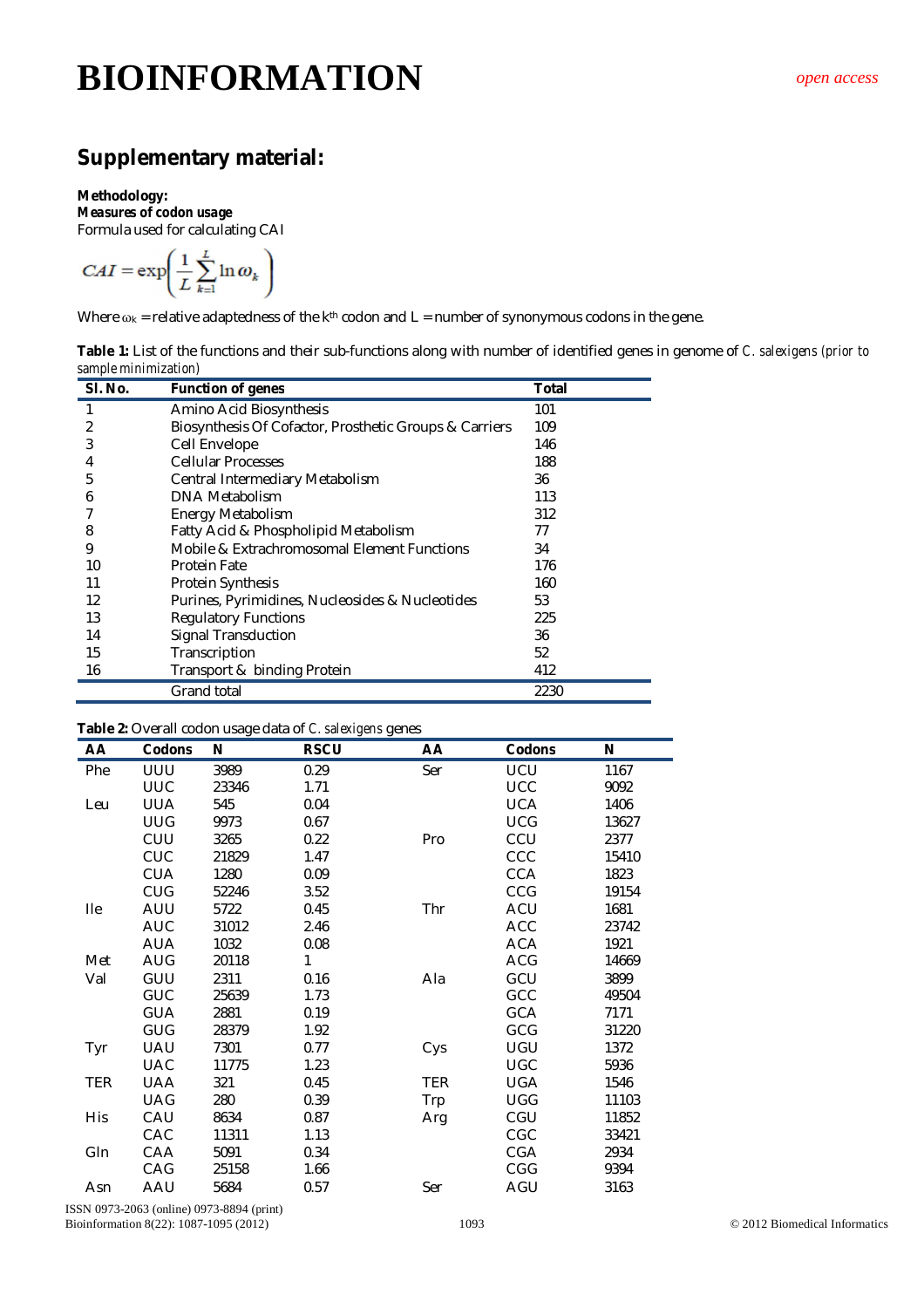| Lys | AAC.<br>AAA | 14280<br>2679 | 1.43<br>0.26 | Arg | AGC<br>AGA | 14019<br>471 |
|-----|-------------|---------------|--------------|-----|------------|--------------|
|     | AAG         | 17678         | 1.74         |     | AGG        | 953          |
| Asp | GAU         | 17438         | 0.71         | Gly | GGU        | 8201         |
|     | <b>GAC</b>  | 31573         | 1.29         |     | GGC        | 40390        |
| Glu | GAA         | 18269         | 0.73         |     | GGA        | 4506         |
|     | GAG         | 31987         | 1.27         |     | GGG        | 12063        |

Table 3: Correlation coefficient values of Axis 1 with four nucleotides at third codon position, N<sub>c</sub> and GC<sub>3s</sub>

|                    | -3S                    | ບ3s | 73s     | $J_{3s}$ |               | $\mathbf{v}_{\mathsf{SS}}$ |
|--------------------|------------------------|-----|---------|----------|---------------|----------------------------|
| <b>MIC</b><br>AND. | $\mathbf{H}$<br>J. I J |     | $J.70*$ |          | 0 ገ*<br>υ. OJ | $OC*$                      |

\* represents significantly correlated with probability, P<0.01, NS represents non-significant correlation

Table 4: Correlation coefficient values of CAI values with axis 1, nucleotide composition and N<sub>c</sub>

|                                                                | Axis 1     | Nc       | GC <sub>35</sub> | GC       |  |  |  |  |
|----------------------------------------------------------------|------------|----------|------------------|----------|--|--|--|--|
| CAI                                                            | -0.49 $^*$ | $-0.58*$ | $0.30*$          | $-0.13*$ |  |  |  |  |
| * represents significantly correlated with probability, P<0.01 |            |          |                  |          |  |  |  |  |

**Table 5:** RSCU for the highly and lowly expressed genes highlighting translational optimal codons

| AA         | Codon                  | ັ<br><b>RSCU1</b> | N <sup>1</sup>  | RSCU <sup>2</sup> | N <sup>2</sup> | AA         | Codon      | RSCU <sup>1</sup> | N <sup>1</sup>  | RSCU <sup>2</sup> | N <sup>2</sup> |
|------------|------------------------|-------------------|-----------------|-------------------|----------------|------------|------------|-------------------|-----------------|-------------------|----------------|
| Phe        | <b>UUU</b>             | 0.1               | $\overline{74}$ | 0.76              | 492            | Ser        | <b>UCU</b> | 0.04              | $\overline{14}$ | 0.7               | 286            |
|            | UUC*                   | 1.9               | 1456            | 1.24              | 805            |            | $UCC^*$    | 1.82              | 643             | 0.95              | 389            |
| Leu        | <b>UUA</b>             | $\mathbf 0$       | 2               | 0.3               | 205            |            | <b>UCA</b> | 0.07              | 26              | 0.65              | 266            |
|            | <b>UUG</b>             | 0.23              | 152             | 1.11              | 753            |            | $UCG*$     | 1.69              | 595             | 1.29              | 525            |
|            |                        |                   |                 |                   |                |            |            |                   |                 |                   |                |
|            | CUU                    | 0.13              | 85              | 0.72              | 486            | Pro        | CCU        | 0.07              | 32              | 0.83              | 317            |
|            | $CUC^*$                | 1.85              | 1232            | 1.19              | 804            |            | $CCC*$     | 1.84              | 875             | 1.19              | 454            |
|            | <b>CUA</b>             | 0.03              | $18\,$          | 0.37              | 250            |            | CCA        | 0.05              | 22              | 0.65              | 247            |
|            | $CUG*$                 | 3.76              | 2499            | 2.31              | 1561           |            | $CCG*$     | 2.04              | 969             | 1.33              | 508            |
| <b>Ile</b> | AUU                    | 0.28              | 201             | 0.83              | 537            | Thr        | ACU        | 0.07              | 37              | 0.65              | 295            |
|            | AUC*                   | 2.72              | 1982            | 1.77              | 1143           |            | $ACC*$     | 2.95              | 1659            | 1.48              | 669            |
|            | <b>AUA</b>             | 0.01              | $7\overline{ }$ | 0.4               | 261            |            | <b>ACA</b> | 0.06              | 32              | 0.58              | 260            |
| Met        | <b>AUG</b>             | $\mathbf{1}$      | 1157            | $\mathbf{1}$      | 890            |            | <b>ACG</b> | 0.93              | 522             | 1.29              | 581            |
| Val        | GUU                    | 0.06              | 51              | 0.69              | 429            | Ala        | GCU        | 0.11              | 123             | 0.65              | 575            |
|            | $GUC^*$                | 2.08              | 1652            | 1.41              | 875            |            | $GCC*$     | 2.7               | 2982            | 1.61              | 1418           |
|            | <b>GUA</b>             | 0.11              | 85              | 0.5               | 313            |            | GCA        | 0.18              | 202             | 0.66              | 580            |
|            | $\mathsf{GUG}^{\star}$ | 1.74              | 1382            | $1.4$             | 872            |            | GCG        | 1.01              | 1115            | 1.08              | 955            |
| Tyr        | UAU                    | 0.47              | 264             | 1.16              | 557            | Cys        | UGU        | 0.11              | 19              | 0.82              | 156            |
|            | UAC*                   | 1.53              | 859             | 0.84              | 401            |            | $UGC*$     | 1.89              | 338             | 1.18              | 225            |
| <b>TER</b> | <b>UAA</b>             | 0.76              | 27              | 0.67              | 24             | <b>TER</b> | <b>UGA</b> | 2.02              | 72              | 1.88              | 67             |
|            | <b>UAG</b>             | 0.22              | 8               | 0.45              | 16             | Trp        | <b>UGG</b> | $\mathbf{1}$      | 507             | $\mathbf{1}$      | 429            |
| His        | CAU                    | 0.57              | 276             | 1.09              | 431            | Arg        | CGU        | 0.89              | 385             | 1.45              | 567            |
|            | $CAC^*$                | 1.43              | 684             | 0.91              | 363            |            | $CGC^*$    | 4.34              | 1872            | 2.04              | 798            |
| Gln        | CAA                    | 0.17              | 137             | 0.72              | 490            |            | CGA        | 0.1               | 45              | 0.7               | 272            |
|            | $CAG*$                 | 1.83              | 1446            | 1.28              | 880            |            | CGG        | 0.63              | 270             | 0.98              | 384            |
| Asn        | AAU                    | 0.29              | 194             | 0.93              | 482            | Ser        | AGU        | 0.17              | 61              | 0.85              | 347            |
|            | $AAC*$                 | 1.71              | 1137            | 1.07              | 558            |            | $AGC^*$    | 2.2               | 775             | 1.56              | 635            |
| Lys        | AAA                    | 0.13              | 103             | 0.79              | 423            | Arg        | AGA        | $\overline{0}$    | $\overline{2}$  | 0.42              | 164            |
|            | AAG*                   | 1.87              | 1494            | 1.21              | 644            |            | AGG        | 0.03              | 12              | 0.42              | 163            |
| Asp        | GAU                    | 0.42              | 603             | 1.06              | 1023           | Gly        | GGU        | 0.37              | 328             | 0.92              | 654            |
|            | $GAC*$                 | 1.58              | 2294            | 0.94              | 908            |            | $GGC*$     | 3.08              | 2740            | 1.65              | 1178           |
| Glu        | GAA                    | 0.73              | 1080            | 1                 | 1023           |            | <b>GGA</b> | 0.11              | 102             | 0.62              | 442            |
|            | GAG*                   | 1.27              | 1884            | $\mathbf{1}$      | 1032           |            | GGG        | 0.44              | 389             | 0.81              | 574            |